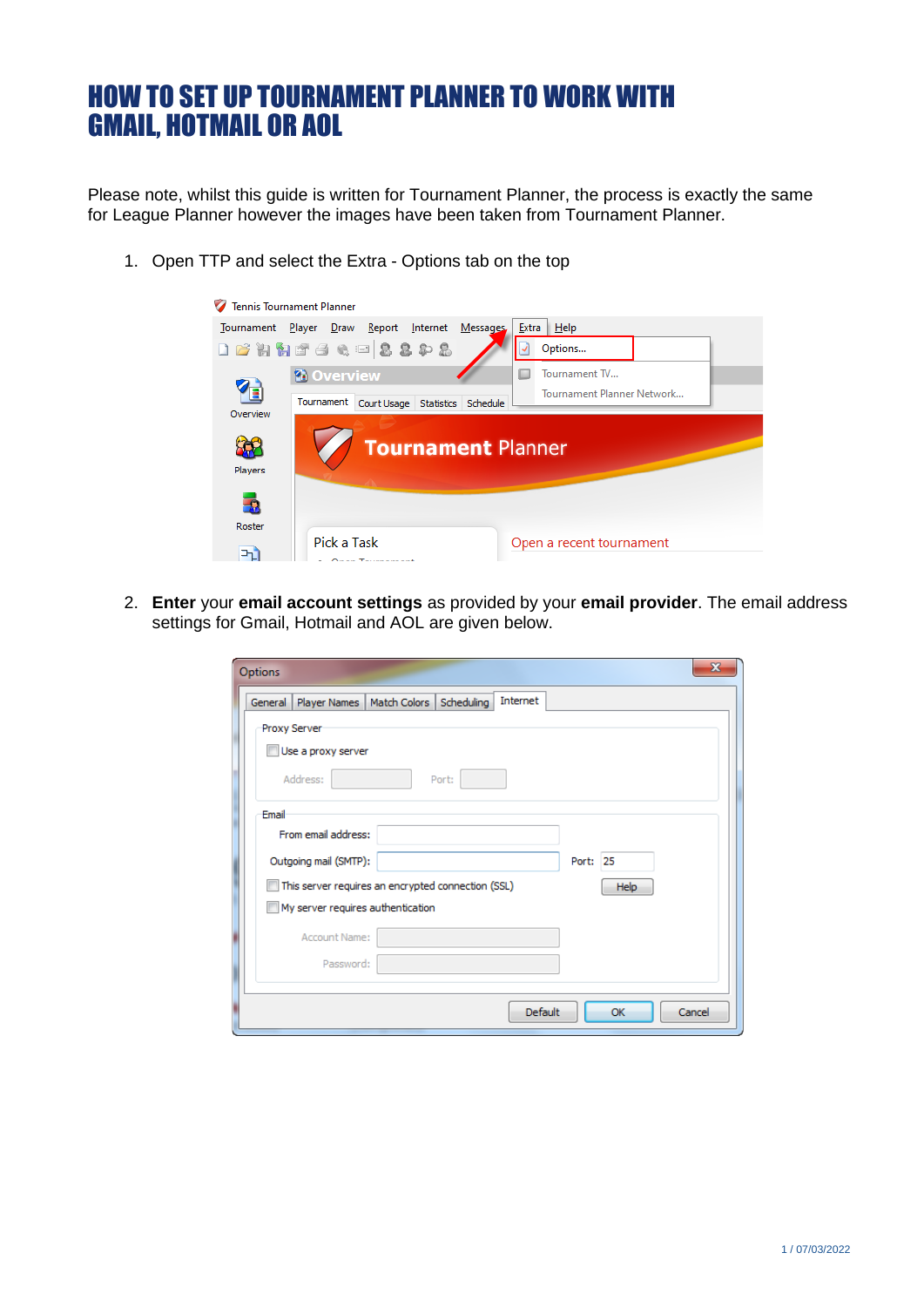#### **Gmail**

| From email address:                                 |                      | Enter your full Gmail email address (username@gmail.com) |
|-----------------------------------------------------|----------------------|----------------------------------------------------------|
| Outgoing mail (SMTP):                               | Enter smtp.gmail.com |                                                          |
| Port:                                               | 587                  |                                                          |
| This server requires an encrypted connection (SSL): |                      | Tick                                                     |
| My server requires authentication:                  |                      | Tick                                                     |

| Account name: | Enter your full email address (including '@gmail.com') |
|---------------|--------------------------------------------------------|
| Password:     | Enter your email password                              |

After this please login on your Gmail account<https://mail.google.com/> and go to your profile settings

### Select **Connected apps & sites**



## Turn the **Access for less secure apps** to **ON**



## **Hotmail**

| From email address:                                 | Enter your full Hotmail email address (username@hotmail.com) |                                                          |  |
|-----------------------------------------------------|--------------------------------------------------------------|----------------------------------------------------------|--|
| Outgoing mail (SMTP):                               | Enter smtp-mail.outlook.com                                  |                                                          |  |
| Port:                                               | 25 (or 587 if 25 is blocked)                                 |                                                          |  |
| This server requires an encrypted connection (SSL): |                                                              | Tick                                                     |  |
| My server requires authentication:                  |                                                              | <b>Tick</b>                                              |  |
| Account name:<br>Password:                          | Enter your email password                                    | Enter your full email address (including '@hotmail.com') |  |

#### AOL

| From email address:   | Enter your full AOL email address (username@aol.com) |
|-----------------------|------------------------------------------------------|
| Outgoing mail (SMTP): | Enter smtp.aol.com                                   |
| Port:                 | 587                                                  |

This server requires an encrypted connection (SSL): Tick